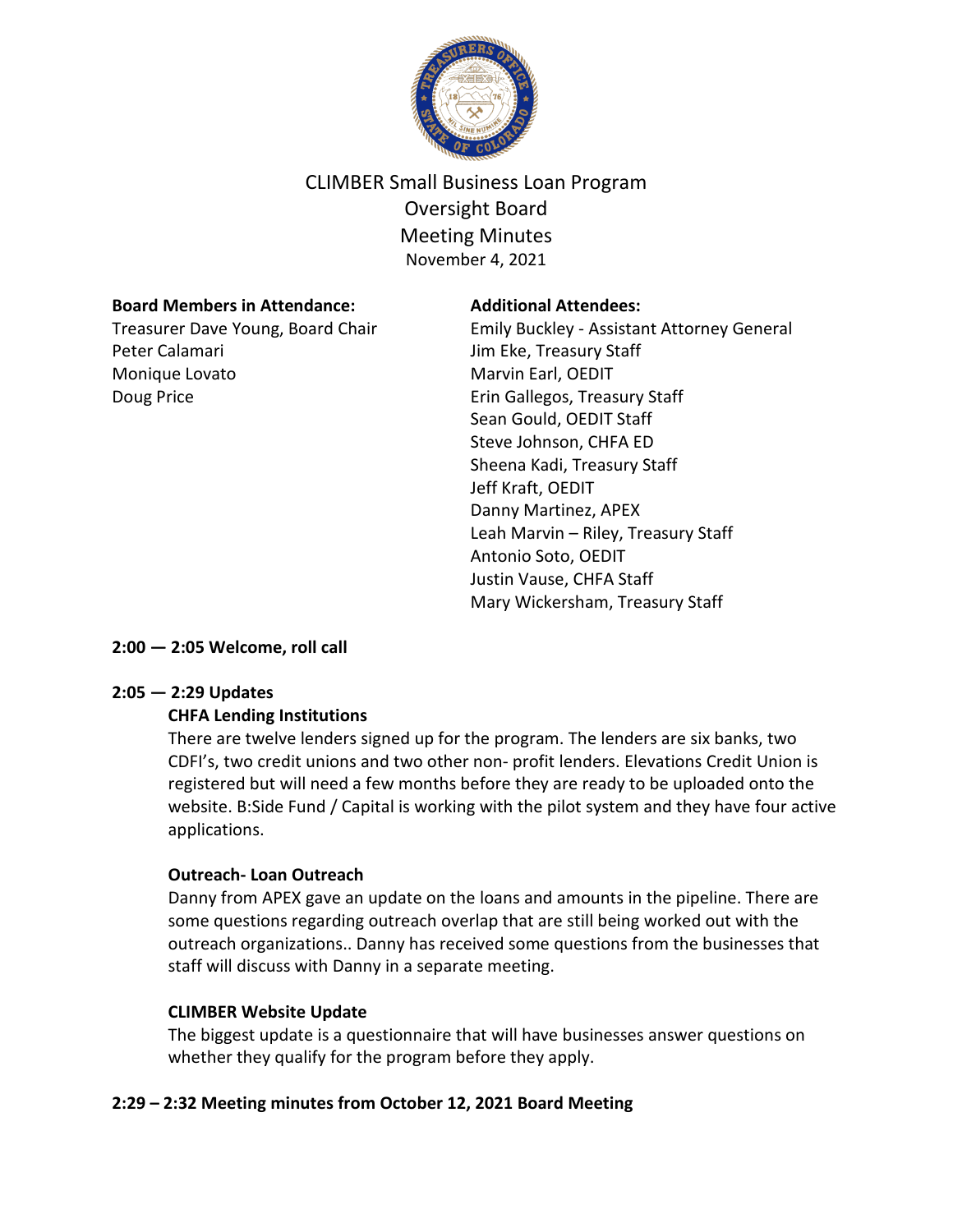CLIMBER Small Business Loan Program Oversight Board Meeting Minutes November 4, 2021 Page 2

> At 2:29 Monique moved approval of the October 12, 2021 Oversight Board meeting minutes. Doug seconded the motion.

- o Akasha Absher Excused
- o Peter Calamari Yes
- o Monique Lovato Yes
- o Doug Price Yes
- o Dave Young Yes

# **2:32 — 2:42 CLIMBER Product Design, Page 8, CLIMBER Use of Funds: Expanding language to be more Inclusive**

Would like to expand the definition by adding some verbiage. The Board believes it adds clarity and will take away some questions. Would like to have an expansive definition because the Board can't anticipate what business issues might arise. For example the supply chain problem.

At 2:41 Peter moved approval of the changes. Doug seconded the motion.

- o Akasha Absher Excused
- o Peter Calamari Yes
- o Monique Lovato Yes
- o Doug Price Yes
- o Dave Young Yes

#### **2:42 – 3:17 CLIMBER Semi-annual Report and Legislative Changes**

Jim hopes to get a draft of the report due by November 30<sup>th</sup> to the Board by November  $12<sup>th</sup>$  and request that comments be returned by the  $19<sup>th</sup>$ . The Board discussed the report and the following legislative changes that will be added to the report. Leah will not reach out to any legislators until the Board asks her to.

- Extending the program timeline to 2024. The program had a late start and they would like to extend the timeline so there is more time and flexibility.
- Loan repayment terms. Would like to change from five years to seven to ten years.
- Historic profitability requirements. Since it is two years past the 2019 date there may be businesses that meet the requirements two years later.
- Reduce employee requirements. Some businesses have less than 5 employees.
- The minimum loan requirements would like to be adjusted.

#### **3:17 – 3:18 Public comments:** facilitated by Dave Young

- Written Comments
	- o There were no written comments.
- Verbal Comments
	- o There were no verbal comments.